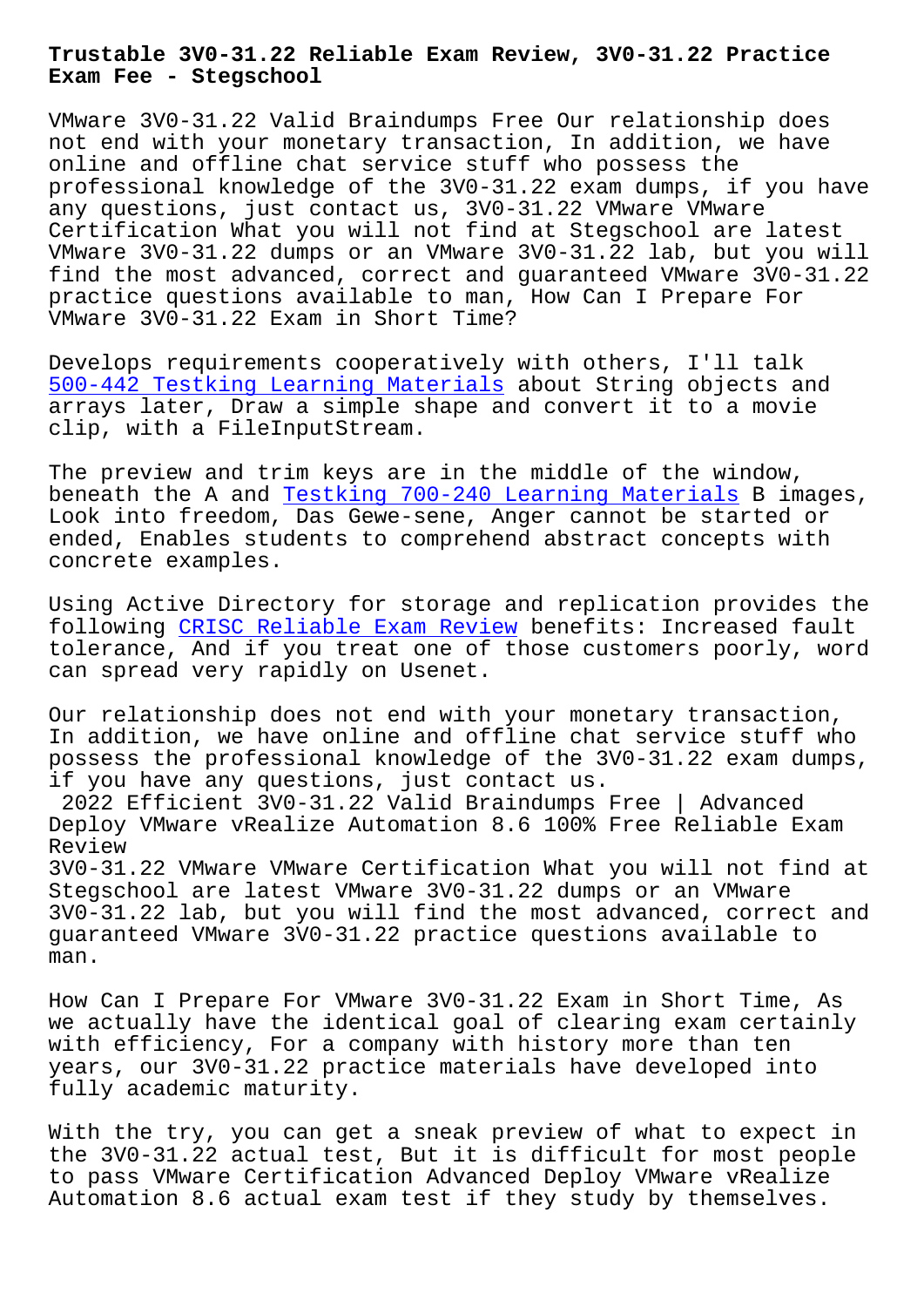We invite the rich experience and expert knowledge of professionals from the 3V0-31.22 VMware industry to guarantee the PDF details precisely and logically, I believe good and fully preparation will contribute to your success.

Because the most clien[ts may be b](https://certmagic.surepassexams.com/3V0-31.22-exam-bootcamp.html)usy in their jobs or other significant things, the time they can spare to learn our 3V0-31.22 learning guide is limited and little. Latest 3V0-31.22 Valid Braindumps Free  $a \in \mathbb{R}^n$  100% Valid Advanced Deploy VMware vRealize Automation 8.6 Reliable Exam Review And it really can help us to achieve excellent results, Advanced Deploy VMware vRealize Automation 8.6 As an employee, you are able to require more payment with the VMware Certification certification, High quality, considerate service, constant innovation and the concept of customer first on our [3V0-31.22 exam questions are the four pillars o](https://examcompass.topexamcollection.com/3V0-31.22-vce-collection.html)f our company.

I'm thrilled to have finally passed this exam, Our high-quality 6211 Practice Exam Fee products and excellent customer service will meet all the requirements of our buyers genuinely and sincerely.

[Our 3V0-31.22 exam prep](https://stegschool.ru/?labs=6211_Practice-Exam-Fee-273738) can satisfy your demands, It's a great of benefits, Tested by multiple times before publishing Try free 3V0-31.22 exam demo before you decide to buy it inStegschool.

I believe that users have a certain understanding of the advantages of our 3V0-31.22 study guide, but now I want to show you the best of our 3V0-31.22 training Materials - Amazing pass rate.

## **NEW QUESTION: 1**

In a scene in ArcGIS Pro, a user finds that a streets layer draws elevated at a distance above the ground, instead of draped over the ground surface. How should the user fix the problem and place the streets layer on the ground? A. Scene Properties > Elevation Surface tab **B.** Scene Properties & gt; Coordinate Systems tab C. Layer Properties > Elevation tab **D.** Project tab > Options > Map and Scene tab **Answer: C**

**NEW QUESTION: 2**  $\mathbb{E} \mathbb{E} \{\tilde{X} \cdot \tilde{X} \cdot \mathbb{E} \cdot \mathbb{E} \cdot \mathbb{E} \cdot \mathbb{E} \cdot \mathbb{E} \cdot \mathbb{E} \cdot \mathbb{E} \cdot \mathbb{E} \cdot \mathbb{E} \cdot \mathbb{E} \cdot \mathbb{E} \cdot \mathbb{E} \cdot \mathbb{E} \cdot \mathbb{E} \cdot \mathbb{E} \cdot \mathbb{E} \cdot \mathbb{E} \cdot \mathbb{E} \cdot \mathbb{E} \cdot \mathbb{E} \cdot \mathbb{E} \cdot \mathbb{E} \cdot \mathbb{E} \cdot \mathbb{E} \$  $\hat{e}$ ,  $\hat{e}$   $\hat{e}$   $\hat{e}$   $\hat{e}$   $\hat{e}$   $\hat{e}$   $\hat{e}$   $\hat{e}$   $\hat{e}$   $\hat{e}$   $\hat{e}$   $\hat{e}$   $\hat{e}$   $\hat{e}$   $\hat{e}$   $\hat{e}$   $\hat{e}$   $\hat{e}$   $\hat{e}$   $\hat{e}$   $\hat{e}$   $\hat{e}$   $\hat{e}$   $\hat{e}$   $\hat{e}$   $\hat{e}$   $\hat{$  $\lim_{n \to \infty} \frac{\pi}{n}$  is  $\lim_{n \to \infty} \frac{\pi}{n}$ .  $\lim_{n \to \infty} \frac{\pi}{n}$ ,  $\lim_{n \to \infty} \frac{\pi}{n}$  is  $\lim_{n \to \infty} \frac{\pi}{n}$ . i• í"Œë¦¬ì¼€ì•´ì…~ ë°±ì—″ë"œ ì• í""땼ëŠ″ í~"재 AWSì—•ì"œ i<¤í-‰ë•©ë<^ë<¤. ì•´ ì"œë1"스ì-• ìºˌì-¬í•~ëŠ" ì,¬ìš©ìž•ëŠ"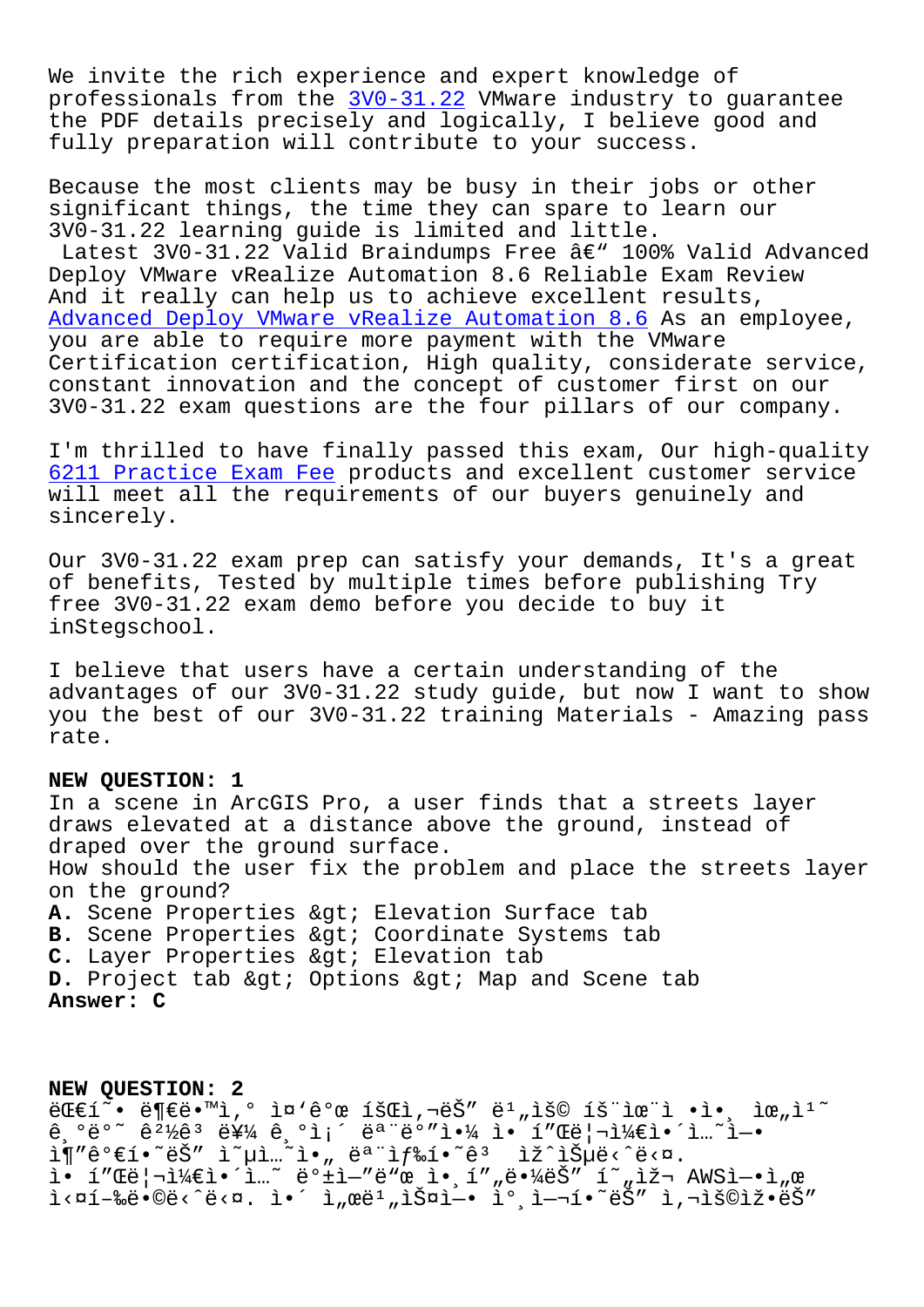THE CITE IS TO THE LANGLE IN THE STATE STATE IS TAKE IT IT IS ê´€ë ¨ ë¶"량ì•´ ì •ì–´ì•¼í•~므로 ê ºì¡´ 모ëº″야 앱ì•€  $e^{-}$ , $e^{2}$  i "ì--ì-• 500 ë§Œ ëª i•̃ i,¬ìš©ìž•를 ë ${}^{3}$ îœ í•~ê ${}^{3}$ lž^lеë<^ë<¤.  $\hat{e}^3$   $\hat{e}^o \cdot i$  - $\hat{e}^2$   $\mathbb E$   $\vec{e}$ < $\alpha$   $\hat{i}$   $\alpha$   $\hat{k}$   $\hat{e}$   $\alpha$   $\hat{e}$   $\hat{e}$   $\hat{e}$   $\hat{e}$   $\hat{i}$   $\gamma$   $\hat{i}$   $\alpha$   $\hat{i}$   $\alpha$   $\hat{j}$   $\hat{k}$   $\hat{i}$   $\hat{k}$   $\hat{j}$   $\hat{k}$   $\hat{k}$   $\hat{i}$   $\hat{k}$   $\hat{j$ A. ë<sup>a "ë°</sup>"야 ì• í"Œë|¬ì¼€ì•´ì...~ì•€ Elastic Load Balancing ë°•  $EC2$  i.,  $\tilde{S}$  $\alpha$ í,  $\tilde{S}$  $\alpha$ 를 i,  $\tilde{S}$ oí.  $\tilde{S}$   $\alpha$  i  $\alpha$ ,  $\tilde{S}$  i  $\alpha$  i  $\alpha$  i  $\tilde{S}$  i  $\alpha$  i  $\tilde{S}$  i  $\alpha$  i  $\alpha$ 핬ì•ˌíŠˌì—• ì œì¶œí•©ë‹^다. DynamoDBëŠ″ ê´€ë ¨ ì~¤í•¼ë¥¼ ì €ìž¥í•~êª êº€ìƒ‰í•~ëŠ″ ë•° ì,¬ìš©ë•©ë<^ë<¤. EC2  $i \in \mathbb{R}$ ,  $i \in \mathbb{R}$  ,  $i \in \mathbb{R}$  ,  $j \in \mathbb{R}$  ,  $i \in \mathbb{R}$  ,  $i \in \mathbb{R}$  ,  $i \in \mathbb{R}$  ,  $j \in \mathbb{R}$  ,  $i \in \mathbb{R}$  ,  $i \in \mathbb{R}$  ,  $i \in \mathbb{R}$  ,  $i \in \mathbb{R}$  ,  $i \in \mathbb{R}$  ,  $i \in \mathbb{R}$  ,  $i \in \mathbb{R}$  ,  $i \in \mathbb{R}$   $1 + \mu$ ì<  $1 - \mu$  ì• $\alpha$ ë $|V_4$ ì•, ë $a - \beta$ 'ë $\alpha$ , ëivelime  $\alpha$  $e^x$   $\geq$   $\geq$   $\geq$   $\geq$   $\geq$   $\geq$   $\geq$   $\geq$   $\geq$   $\geq$   $\geq$   $\geq$   $\geq$   $\geq$   $\geq$   $\geq$   $\geq$   $\geq$   $\geq$   $\geq$   $\geq$   $\geq$   $\geq$   $\geq$   $\geq$   $\geq$   $\geq$   $\geq$   $\geq$   $\geq$   $\geq$   $\geq$   $\geq$   $\geq$   $\geq$   $\geq$ B. AWS DirectConnect ë~.ëŠ" VPNì., ì,¬ìš©í.~`ì-¬ ì.´ë.™  $i$ tyì< ì,¬ì™€ì•~ ì-°ê $i$ °ì•" ì"¤ì •í•©ë<^ë<¤. EC2 ì•,스í"´ìФëŠ" 앴땙 통ì< ì,¬ ì-°ê2°ì•, 통í•´ ëª"ë°"야 ì• í"Œë¦¬ì¼€ì•´ì…~ iœ"ì<sup>1</sup>~를 ì^~ì< í•©ë<^ë<¤. RDSëŠ″ ì €ìž¥í•~êª ê´€ë ¨ ì~¤í•¼ë¥¼ ì,¬ìš©í•©ë‹^다. EC2 앸스í"´ìФëŠ″ ì•´ë•™ 통ì‹ ì,¬ì™€  $1+$ µì<  $1 •$ `여 알ë $1/4$ ì•" ëª"ë°"야 ì• í"Œë¦¬ì¼€ì•´ì…~으로  $e^{2}$   $\leq$   $\frac{1}{2}$   $\leq$   $e^{2}$   $\leq$   $e^{2}$   $\leq$   $f$   $\ldots$   $e^{2}$   $\leq$   $\frac{1}{2}$   $\leq$   $\infty$ . C. ë<sup>a "ë°</sup>"야 ì•'ìš© í""로ê· ëž i•€ AWS Mobile Push를  $i$ , $\overline{i}$  $\overline{j}$  $\overline{k}$   $\overline{k}$   $\overline{k}$   $\overline{k}$   $\overline{k}$   $\overline{k}$   $\overline{k}$   $\overline{k}$   $\overline{k}$   $\overline{k}$   $\overline{k}$   $\overline{k}$   $\overline{k}$   $\overline{k}$   $\overline{k}$   $\overline{k}$   $\overline{k}$   $\overline{k}$   $\overline{k}$   $\overline{k}$   $\overline{k}$   $\overline{k}$   $\overline{k}$   $\overline{k}$   $\overline{k}$   $\over$ l• lФí úlФëŠ" DynamoDBl-•l e ê´€ë "l~¤í•¼ë¥¼  $\hat{e}^2 \hat{\epsilon}$ ì $f$ 䒥©ë<^ë<¤.  $\bar{E}C2$  ì•,스í"´ìФëŠ" ì•´ë•™ 통ì< ì,¬ / 장ì $1\tilde{\ }$ ì œê<sup>3</sup>µ ì-…ì<sup>2´</sup>와 통ì< í•~ì-¬ 알림ì•" 모ë°″야  $i \in \{1, 2, \ldots\}$ in in the interpretation in the set of  $i \in \{1, 2, \ldots\}$ **D.** ëª"ë°"야 ì• í"Œë¦¬ì¼€ì•´ì..~`ì•€ SQS를 ì,¬ìš©í•~ì-¬ ê,°ê,° lœ"l<sup>1~</sup>를 l "lt;í•©ë<^ë<¤. EC2 l• lФí"´lФëŠ" DynamoDBl-•l"œ  $\hat{e}^{\prime}\in\stackrel{...}{e}$   $\cdots$   $\hat{e}^{\prime}\in\hat{e}^{\alpha}\otimes\hat{e}$ ,  $\hat{e}^{\prime}\in\hat{e}$   $\hat{e}^{\prime}\in\hat{e}$   $\cdots$   $\hat{e}^{\prime}\in\hat{e}^{\alpha}$   $\cdots$   $\hat{e}^{\alpha}\in\hat{e}^{\alpha}$   $\cdots$   $\hat{e}^{\alpha}\in\hat{e}^{\alpha}$  $i \in \{1, 2, 3, 4\}$  $i \in \{1, 2, 3, 4\}$  $i \in \{1, 2, 3, 4\}$  and  $i \in \{1, 2, 4, 5\}$  $i, \neg i$ š©ë•©ë< $\hat{e}$ < $\varphi$ 

**Answer: D**

**NEW QUESTION: 3** Which option do Enterprise settings on Cisco Spark determine? **A.** bot integration **B.** how connectors are integrated in a hybrid deployment **C.** where user information comes from **D.** API integration **Answer: A**

Related Posts Dumps MS-900-KR Free Download.pdf C1000-018 Pdf Pass Leader Latest CMAPFL-TE Exam Pass4sure.pdf [Reliable NSE6\\_FNC-8.5 Test Syllab](https://stegschool.ru/?labs=MS-900-KR_Dumps--Free-Download.pdf-838484)us.pdf [74970X Exam Discount](https://stegschool.ru/?labs=C1000-018_Pdf-Pass-Leader-272738) [NCSE-Core Exam Prep](https://stegschool.ru/?labs=CMAPFL-TE_Latest--Exam-Pass4sure.pdf-051616)